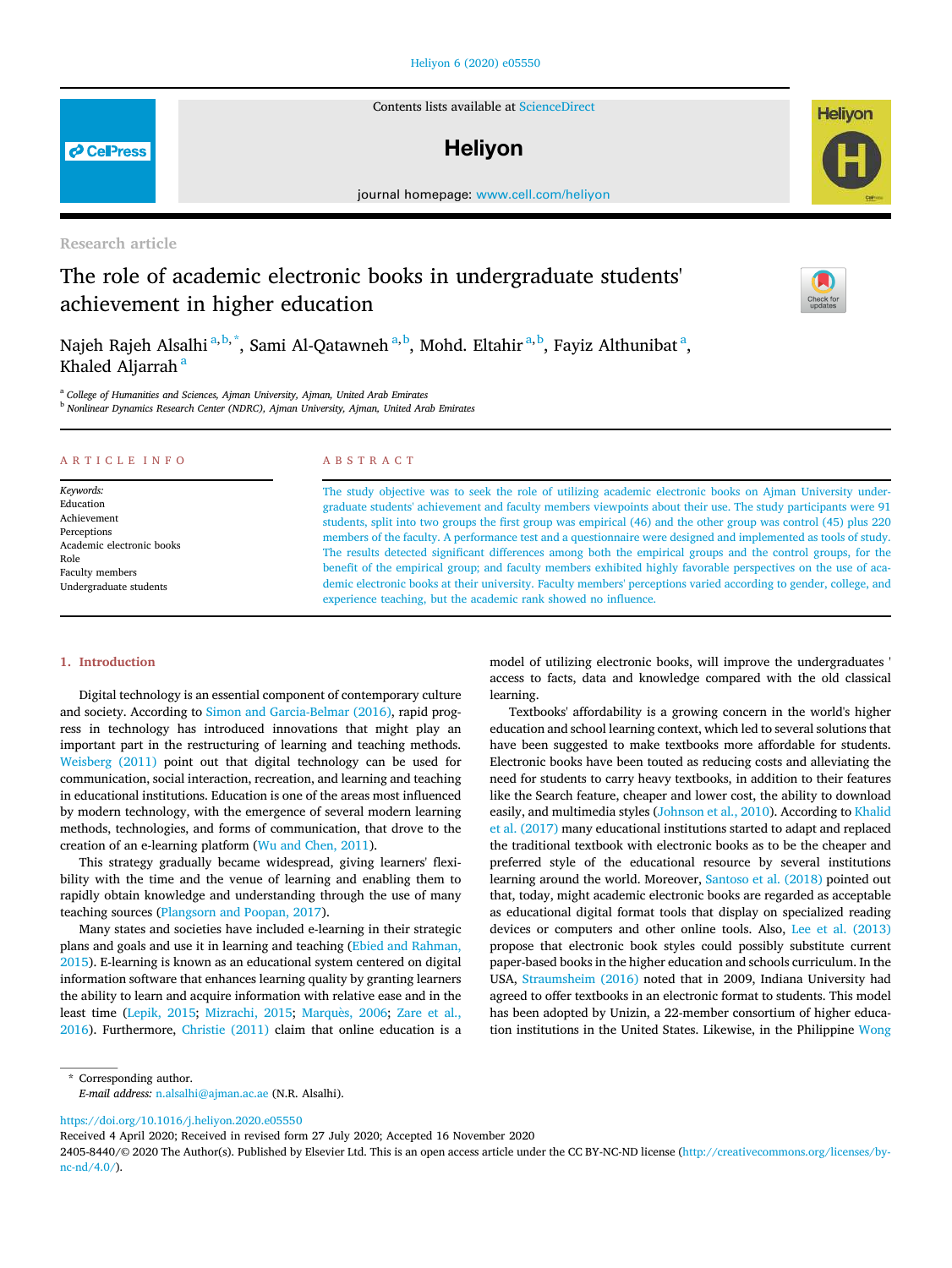et al. (2011) pointed out that electronic books can be effective in promoting teaching and learning, and that they have become increasingly accepted among academic communities, such as universities and schools. Dado et al. (2016) pointed out that students at the University of Science and Technology of Mindanao in the Philippines have a high degree of approval of the use of academic electronic books.

The development of the education sector is one of the most important goals of sustainable development in the United Arab Emirates (UAE). Providing modern education to all students in higher education is one of the key instruments for achieving that objective. UAE educational institutions like schools and universities have started to use and apply electronic books in education and teaching to achieve the goal of using digital learning to enhance learning and teaching processes and to increase student achievement. Ministry of Education in the UAE established a platform called the Al Diwan Application to improve the quality and efficiency of education. This application allows teachers and students from government schools to use their devices to view and interact with the learning curriculum electronically in a smooth and interesting manner and allows them to download electronic copies of the various books available for all subjects (Ministry of Education, 2020). Also, higher education in the UAE is increasingly adopting e-textbooks, considering it as modern interactive text resources for learning and teaching. Ajman University in UAE is considered one of the first universities in the UAE to begin to use and apply electronic books in education and teaching to achieve the goal of using digital learning to enhance learning and teaching processes and to increase student achievement.

# *1.1. Aim of the present study*

This study tries to evaluate the role of using academic electronic books on the achievement of higher education students and the perspective of faculty members towards using them.

## *1.2. Research signi*fi*cance*

The research will provide the institutions of higher education with insight into the effects of the implementation of academic electronic books rather than printed books on students' achievements, in addition to the perspective of faculty members on the experience of applying academic electronic books at the university. Thus into the feasibility of applying these electronic books more widely in higher education.

# *1.3. The study problem and its questions*

Many universities in higher education institutions began experimenting with the use of academic electronic books as an alternative to traditional printed books, including universities in the United Arab Emirates, such as the University of Ajman. And given that the experience of using academic electronic books is new in education in the Middle East region in Arab universities, the researchers were interested in this study to explore the possibility of having a role for electronic books in increasing achievement among university students in higher education, and also exploring the view of faculty members from the level of employment of using academic electronic books as an alternative to traditional printed books. Thus, the current study aims to address the following questions:

RQ1: Does the use of academic electronic books in an Arabic communication skills course increase the achievement of higher education students?

RQ2: What is the level of implementation of academic electronic books, according to the view of faculty members?

RQ3: Do faculty members' perceptions of the degree of the employ of academic electronic books at Ajman University vary by gender, college, academic rank, and experience teaching?

# 2. Literature review

#### *2.1. Electronic books*

In the fifth century CE, conventional printed books emerged and have varied the world for nearly 600 years, affecting each part of the planet in all aspects, like society, physical science, learning, and social science. In contrast, electronic books first appeared at the beginning of the 70's, from the initial moves of the Gutenberg Project, a public domain digital book library. According to Armstrong et al. (2002), Michael Hart digitally converted, stored and disseminated cultural work by utilizing technology to archive, collect and seek for data and knowledge, based on digital versions of printed books. Nowadays, electronic books are no longer a novelty, and are used across the globe in many educational organizations such as higher education and pre-university learning. Electronic books are described as books published in a digitally, or changed to an electronic format from a physical paper printed form. It can be accessed and read on a mobile device such as a laptop, a smartphone, an e-Book reader, a tablet or a desktop computer (Armstrong et al., 2002; Chen et al., 2007; Saurie and Kaushik 2001).

Furthermore, the electronic book is also defined as a digital information medium that is produced by integrating the written text content and applications of the digital environment, to produce an electronic book that contains a set of advantages that exceed the traditional paper book (Tosun 2014; Wang 2015). Bozkurt and Bozkaya (2015) pointed that the electronic books are one of the sources of e-learning that provides the learner with the information and content knowledge required to complete the learning requirements and tasks. Van Steenbrugge et al. (2013) indicates that the electronic book represents a new vision for the printed paper book in an electronic form with the addition of multimedia elements, super texts, and the search feature, in a way that combines the features of the printed paper book and the features of multimedia to deal with information. A somewhat different description for the electronic book is that it is a document that is accessible in a digital form known as .doc,.txt, HTML or XM for MS Word supported with multimedia that included a group of elements, illustrations, graphics, and animations that are provided through networks and CDs through a computer or mobile phone (Ormes 2002; Vidana 2003).

Undergraduates' learners rely heavily on studying academic books during their studying at the university. Currently in our days now, the academic educational material is now increasingly available in electronic format. Many studies like (Alkadi and Johnson 2009; Harwood 2017; Singer and Alexander 2017; Nicholas and Lewis 2010; Usluel 2016) refer to the merits and demerits of using electronic books, which can summarize as in Table 1.

# *2.2. Learning theories that support electronic books*

Several theories have contributed to and supported the acceptance of the use of electronic books like:

# *2.2.1. Technology acceptance model (TAM)*

This model considers one of the most established models for technology acceptance. It has emerged via Davis Jr (1986) which aimed to explain users' acceptance and use of technology. It defined the key reasons for the acceptance of the technology.

#### *2.2.2. Theory of planned behavior (TPB)*

This theory made a significant change to the limitations of the original model in acknowledging behavior patterns that makes individuals have defective voluntary control. Additionally, it merged some main principles, concepts from social, and behavioral sciences.

# *2.2.3. Combined technology acceptance model (TAM) and theory of planned behavior (TPB)*

Taylor and Todd (1995) merged TAM and TPB to form a blended model called combined TAM and TPB (C-TAMTPB). This model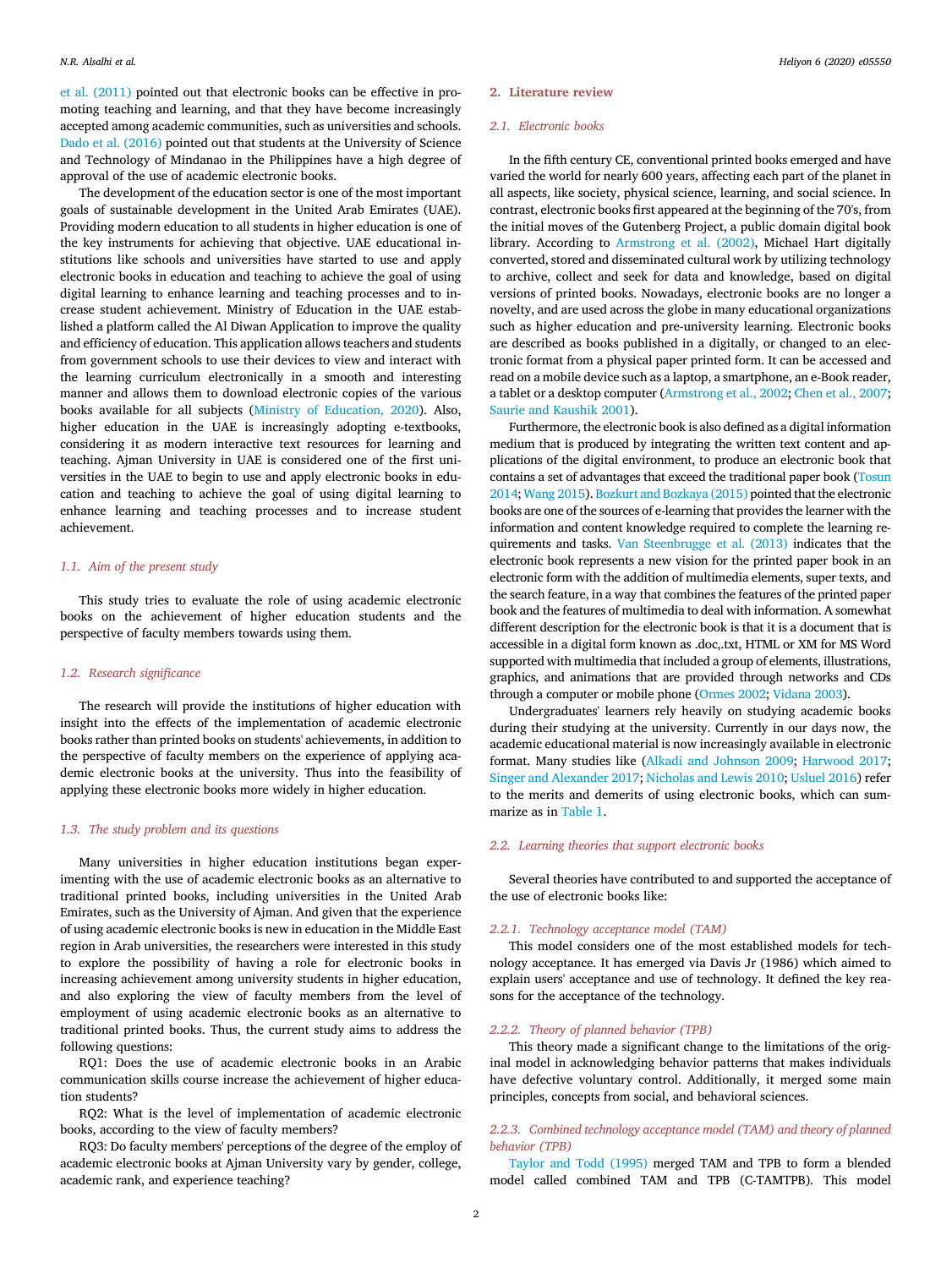#### *N.R. Alsalhi et al. Heliyon 6 (2020) e05550*

#### Table 1. Merits and Demerits of using electronic books.

| Merits                                                                             | Demerits                                                                                          |
|------------------------------------------------------------------------------------|---------------------------------------------------------------------------------------------------|
| The cost of the update is low.                                                     | Not comfortable for reading                                                                       |
| Style Multimedia.                                                                  | Charges of printing.                                                                              |
| Search feature                                                                     | The possibility of piracy.                                                                        |
| There are no shipping charges                                                      | Many people prefer to carry traditional printed books rather than e-books.                        |
| Readers of electronic books may carry a library of various books.                  | Electronic books only operate when you having a computer or a device for them to utilize.         |
| Cheaper and lower cost than printed books                                          | The battery life of the reader device is finite and must be continuously charged                  |
| Easy to hold, lightweight                                                          | Technical problems with the reader device, that mostly leads to no access to the electronic book. |
| The possibility of reading it using PC, Mac, iPhone, iPad, and Android.            | Eye fatigue after reading for extended periods of time.                                           |
| The ability to download easily                                                     | Electronic books devices are costly.                                                              |
| Owning many books on your tablet computer and on at your disposal.                 | Economically costly for students                                                                  |
| A free sample of a book can oftentimes be downloaded.                              | Programs must be appropriate with a reader device                                                 |
| Ability to highlight and capacity to write notes.                                  | Electronic books have no stated lifespan.                                                         |
| More flexible than printed books                                                   |                                                                                                   |
| Electronic books are easier to update than printed books that need to be reprinted |                                                                                                   |

demonstrates the behavior of experienced and beginner IT users. Increased experience is more prominent in behavioral attitudes, perceived behavioral control, and relative advantage, except for personal standards.

# *2.2.4. Technology acceptance model 2 (TAM2)*

It is a theoretical expansion and advanced from the TAM model made by Venkatesh and Davis (2000). Which has been evaluated with longitudinal data and shows the realized advantages and expectations of use with respect to social impact and cognitive instrumental processes.

# *2.2.5. Technology acceptance model 3 (TAM3)*

Via an organizational point of view, the most important concern is the method by which managers make informed decisions about interventions that can contribute to the more efficient adoption and deployment of information technology (IT).

# *2.2.6. The uni*fi*ed theory of acceptance and use of technology (UTAUT)*

Venkatesh et al. (2003) proposed that UTAUT is a technology adoption model in user Acceptance of Information Technology: Toward a Unified View. It aimed to demonstrate user intentions to use an information system and subsequent usage behavior. The theory assumes that there are four main components which are: Performance expectancy, effort expectancy, social influence, and facilitating conditions. The first three are direct determinants of use intention and behavior, and the fourth is a specific determinant of user behavior. Gender, age, experience, and voluntariness to use are designed to mitigate the effect of the four main constructs on the intent and actions of users.

# *2.2.7. Winston's theory of technology adoption in society*

When we get to the social stage of implementation of techniques, would be possible to adopt a technology, with special regard to the 'supervening social imperative,' it is a mixture of factors that turns innovation into a marketable product. As a result of the technology, all aspects of the production, distribution, and use of books are affected. For example, in the case of electronic -books, the USA, the United Kingdom, and Australia could be identified as good adopters, while Sweden, on the basis of current data, could be regarded as Beginner. At least if we judge the situation with regard to e-book sales. Some places, overlapping social necessity can take various forms: like, in a number of developing countries, governments are taking steps to introduce e-textbook policies in schools and colleges around the country. This means that is the economic policy the relevant ministries of education identify the cost savings in providing e-textbooks instead of paper books and, thus, the supervening social necessity derives from the need to manage the national budget. Plymouth University In the UK due to the cost of the print textbooks has included printed textbooks within the course fees or to provide e-textbooks (Williams, 2014).

Additionally, due to the high cost of textbooks in Canada, the University of Manitoba launched an Open Textbooks initiative (Hoffelder, 2015; Lalonde, 2015). The same economic problem has led to the introduction of e-textbooks, mostly open access, in US states (Turner, 2015).

## *2.2.8. A cognitive theory of multimedia learning*

This theory established by the early 2000s, according to three major presumptions: there are two separate channels (auditory and visual) for processing information; there is limited channel capacity; and that learning is an active process of filtering, selecting, organizing, and integrating information (Mayer and Moreno, 2003) See Figure 1.

Multimedia learning theory introduces results supporting instructional methodology being more important than instructional media. For example, adding chapters and headings to a presentation improved learning effectiveness for learners (Sung and Mayer, 2013). Moreover, the specific technology should be used to deliver an instructional message in order to improve the message, for example, if the classroom teacher harnesses the affordances of the iPad by guiding students to the e-textbook with its additional resources, to improve and enhance learning effectiveness as compared to the traditional printed textbook (Mayer, 2018).

# *2.3. Usage of academic electronic books in higher learning institutions*

The general trend at present is towards the adoption of electronic books in teaching and learning processes, with their being the favorite



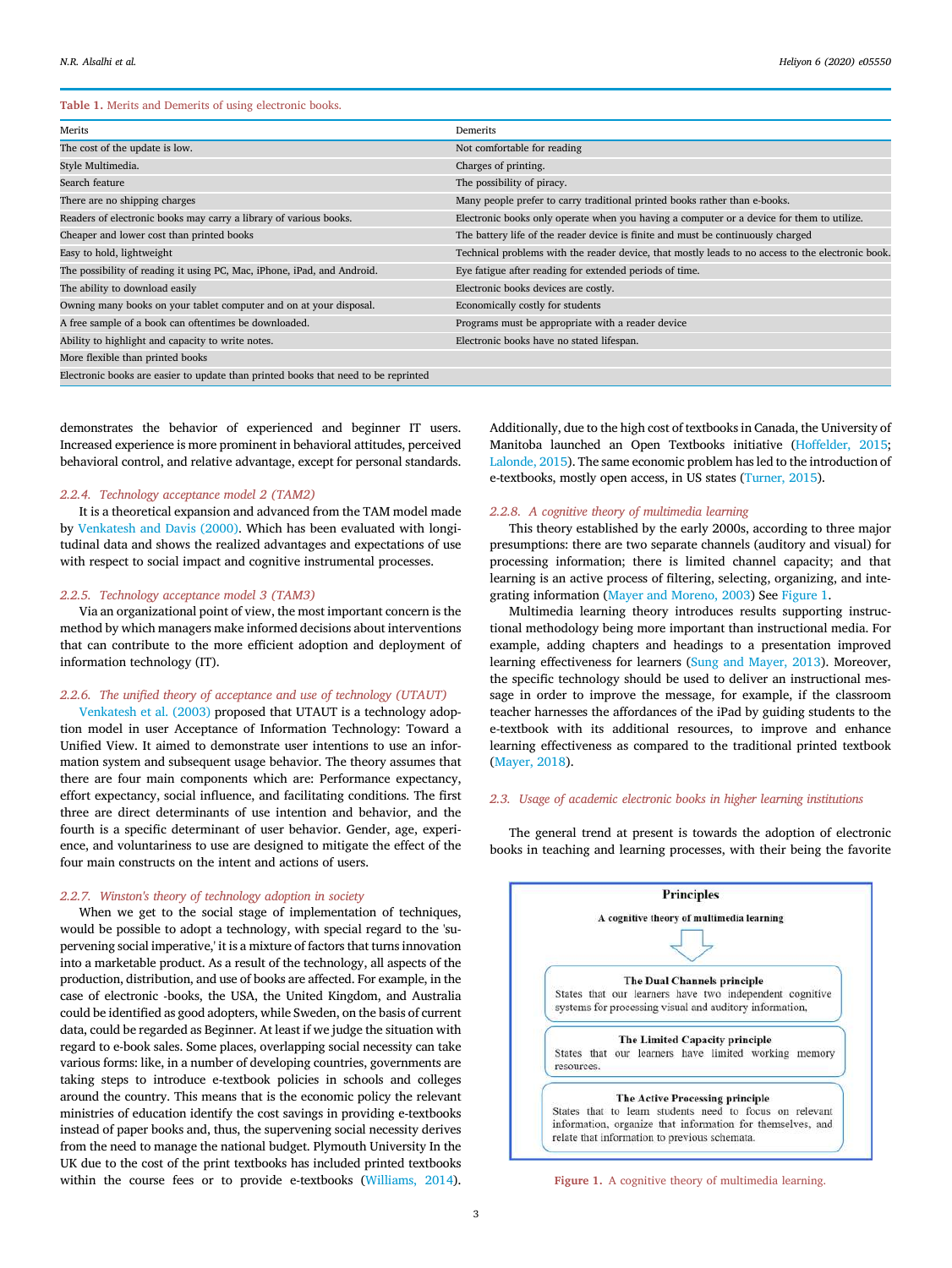choice of a resource for information in the curriculum, particularly in higher education institutions. Therefore, most university academic libraries are currently attempting to provide electronic books to their students because they play a significant role in teaching, learning, and research that helps them to improve access to up-to-date scholarly information and data (Beimers, 2014; Dobler 2015; Foster and Remy, 2009; Lokar, 2015; Reynolds, 2011).

Ministry of Higher Education in UAE gradually adopts electronic book, even considering making them key literary tools for teaching and learning. This focus on the part of the UAE government has made electronic books among the most widespread apps of modern IT in the learning and education systems, because electronic books are likely to be used in a short period of time in all higher education institutions in the United Arab Emirates. Khalid et al. (2017) report that electronic books' formats were quickly accepted as the favorite teaching and learning resource in many universities around the world.

# *2.4. Previous studies*

Several earlier studies have shown that the utilize of academic electronic books in the system of pedagogy in a higher institution like universities still not enough to prove their efficiency in learning and education as a replacement for print books, especially in higher education.

So many of these researches centered on the usefulness and role of electronic books to improve and support the education operation, and the apps and features found in these electronic books (Embong et al., 2012; Gelderblom et al., 2019; Liaw and Huang 2014; Lim and Hew 2014; Letchumanan and Tarmizi 2011; Plangsorn and Poopan 2017; Yalman 2015). Findings showed that learners have positive attitudes towards using electronic books. Moreover, Hame & Heinze (2018) points out that the option of academic electronic books has a significant impact on student performance and that the option of academic electronic books is a relevant factor in educational practice because of its features, which encourage and motivate students to learn.

Hadar (2017) also found that learners using electronic books could have higher results if this books offers an opportunity to undertake activities involving higher levels of understanding.

The results also indicated that the learners enjoyed them because they gave them the capability to arrive at a digital transcribe of printed books; moreover, they benefited from the features included like search option, interactive elements, easily updates, create notes on the text...etc. Other research centered on the impact of using electronic books on the achievements of students (Brown 2016; Christie 2011; Ciampa, 2012; Hwang and Lai 2017; Jones and Brown, 2011; Phadung and Dueramae 2018; Slavin 2008; Turel and Sanal 2018; Wu et al., 2014). The findings from these studies confirmed significantly a statistically beneficial variation of learners who studied using electronic books compared to those who learned using printed books.

In comparison, a few other studies have shown that learners often do not like using electronic books rather than classical printed books (Bouck et al., 2016; Dundar and Akcayir, 2012; Ismail, 2013; Khalid et al., 2017; Millar and Schrier 2015; Sackstein et al., 2015; Young, 2010).

The findings of these studies indicated that learners still prefer to use printed books rather than electronic books, especially when intensive reading is required for lengthy periods of time, due to problems that learners may experience with e-books include eye strain, distractions, a lack of overview, inadequate navigation features, and insufficient annotation and highlighting functionality.

On the other side, several studies have shown acceptance and encouragement to use academic books in educational institutions like universities like studies carried by (Hoseth and Mclure, 2012; Jones and Brown, 2011; Plangsorn and Poopan, 2017; Walton, 2007; Yalman, 2015). The finding of these studies pointed out that faculty members and teachers encourage the use of academic electronic books instead of traditional printed books. At the same time, other studies have shown

unacceptance and encouragement to use academic electronic books compared to traditional books such as studies of Khalid et al. (2017).

#### 3. Methodology

#### *3.1. Study design*

This study was conducted using two approaches, the first one was a Quasi-empirical approach in order to determine the role of using electronic books on the undergraduate students' achievement, and the other one was the descriptive approach in order to determine the viewpoints about the of using academic electronic books in the university. In the Quasi-empirical approach portion the students randomly divided into two empirical groups ( $n = 46$ ), and a control group ( $n = 45$ ) student. They have studied the same topics courses through the same instructor for 14 weeks throughout the spring term of the educational year 2019/ 2020. The students of the empirical group studied using the academic electronic book face to face with the support of online, but the students of the control group studied face to face only using the traditional printed academic books. Where students of the empirical group used the features and benefits of electronic academic books and benefited from them during their studies like: search feature, ability to highlight, the capacity to write notes, a table of contents that students can click to navigate to specific chapters or sections directly, putting bookmark pages, zoom in and out the texts, and click on links in the electronic book which open media such as videos or interactive media. Nevertheless, the students of the control group studied face to face only using the traditional printed academic books. In order to accomplish the objectives of the study, the researchers used a post-achievement exam for both the empirical and the control group.

In the descriptive approach portion, a questionnaire introduced to 220 faculty members from eight colleges in Ajman University, which were a stratified randomly selected, in order to explore their viewpoint about the using academic electronic books in the university Figure 2. Illustrates the study model.

#### *3.2. Participants*

#### *3.2.1. Quasi-empirical approach portion*

The participants for the quasi-empirical approach portion of this study consisted of 91 students at the College of Humanities and Sciences. They were randomly divided into two empirical groups ( $n = 46$ ), and a control group ( $n = 45$ ) student. The study performed throughout the spring term of the educational year 2019/2020. Table 2 and Figure 3 displays the detailed data of individuals in the quasi-empirical approach.

# *3.2.2. Descriptive approach portion*

The participants in the descriptive model were all faculty members at eight colleges in the Ajman University. The participants of faculty members who participated in this study consisted of 220 faculty members. They were chosen using a stratified random method. Table 3 illustrated the basic information of participating faculty members.

## *3.3. Variables for research purposes*

In the quasi-empirical approach section, independent variables were the two learning ways, but in the descriptive approach section, it is demographic factors:

- a) Teaching using electronic books
- b) Teaching using Printed books
- c) Demographic information for participants (Gender, College, Academic rank, Experience teaching).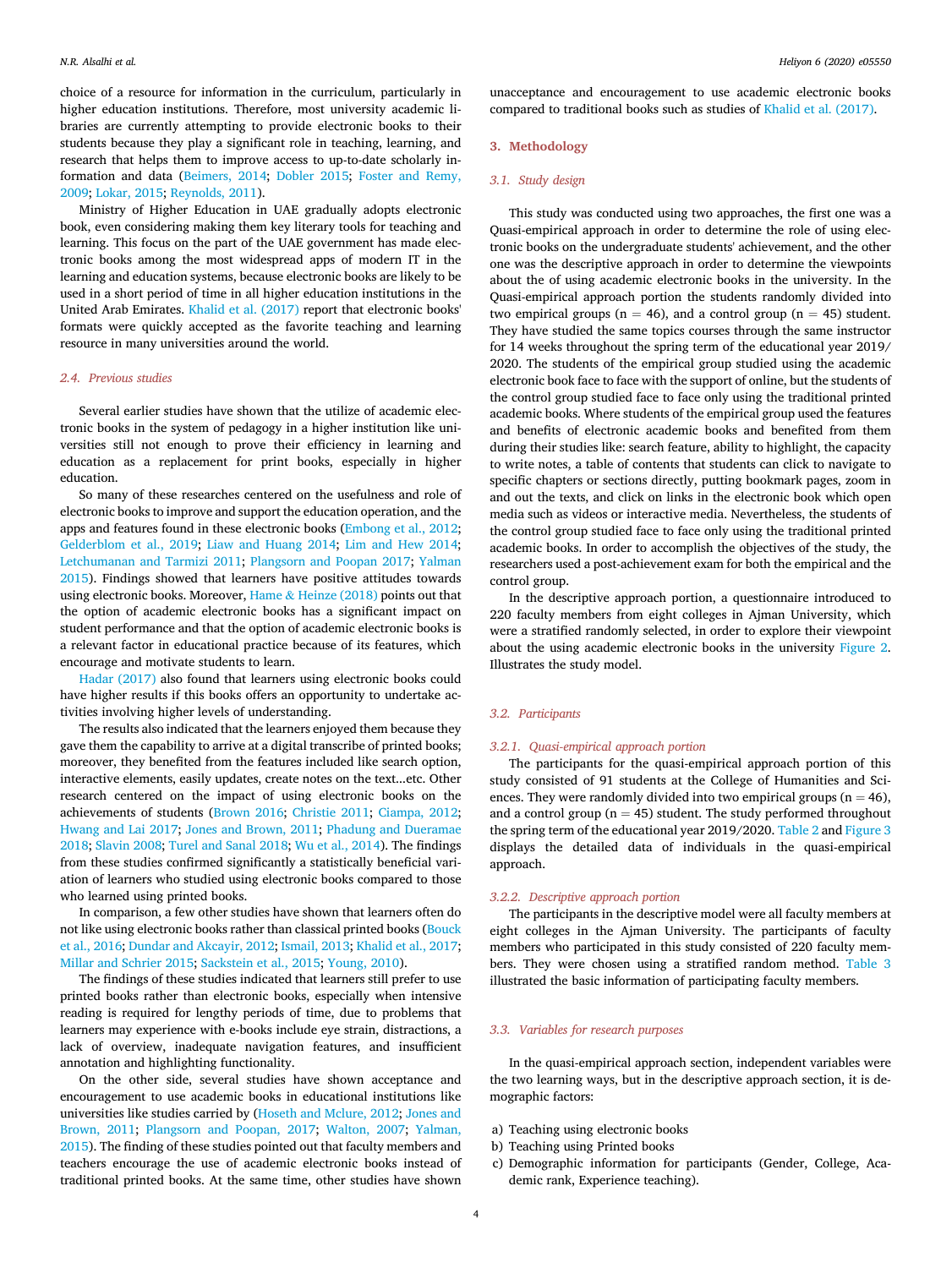

Figure 2. Study design (researcher's own design).

#### Table 2. Demographic information of participants in the quasi-empirical approach.

| Group                               |    | Learning Method                |
|-------------------------------------|----|--------------------------------|
| Empirical                           | 46 | Using Academic electronic book |
| Control                             | 45 | Using Traditional Printed book |
| <b>Total Students' Participants</b> | 91 |                                |



Figure 3. Participants Students for the quasi- empirical component.

Dependent variables were, for the quasi- empirical model, achievement marks of learners in the empirical and the control group as measured on the pre-test and post-test; and for the descriptive approach section, responses of the faculty members on the questionnaire.

# *3.4. Study tools*

# *3.4.1. The performance academic exam*

Performance academic exam designed and written according to Bloom's taxonomy of cognitive domains (Adams, 2015), to determine the impact of academic electronic books on increasing student academic performance. The exam composed of twenty multiple-choice questions and the examination duration was one hour. Furthermore, the researchers have written a specification table for this exam see Table 4.

#### *3.4.2. Validity and reliability of performance academic exam*

Performance academic exam was verified via a face validity (logical validity) method by introducing it to a number of specialists and professionals in the area of the Arabic language, its teaching methods, curricula, and teaching methods. Their views and recommendations were adopted, some questions were reformulated and amended. To verify the reliability of the academic exam, the researchers used the Kuder-Richardson 20 formula through Spss software, where the reliability

coefficient was 0.68. The researchers also confirmed the reliability of the academic exam via the test-retest method where the Pearson coefficient of correlation between the two testing times (2 weeks) was 0.84. Further, the item Difficulty index was calculated for each of the items of the academic exam by using the Difficulty Index Formula (1):

The formula: 
$$
p = c \div s
$$
 (1)

## c: the number of students who answer a question correctly,

s: the total number of students in the class who answered the question.where 5 items were excluded from the exam whose number of items in its initial form reached 25 items and thus the exam in final form became 20 items, and the Item difficulty index ranged between (30%– 76%), and the Item discrimination index was calculated which It reached between (0.41–1), via using the Item Discrimination Index formula (2):

Item discrimination = 
$$
(hc - lc) \div t
$$
 (2)

hc: number of students in the lower that scoring group who answered the question correctly lc: number of students in the higher that scoring group who answered the question correctly.

#### *3.4.3. Research questionnaire*

In order to estimate the level of implementation of academic electronic books, according to the viewpoint of faculty members, a Likert-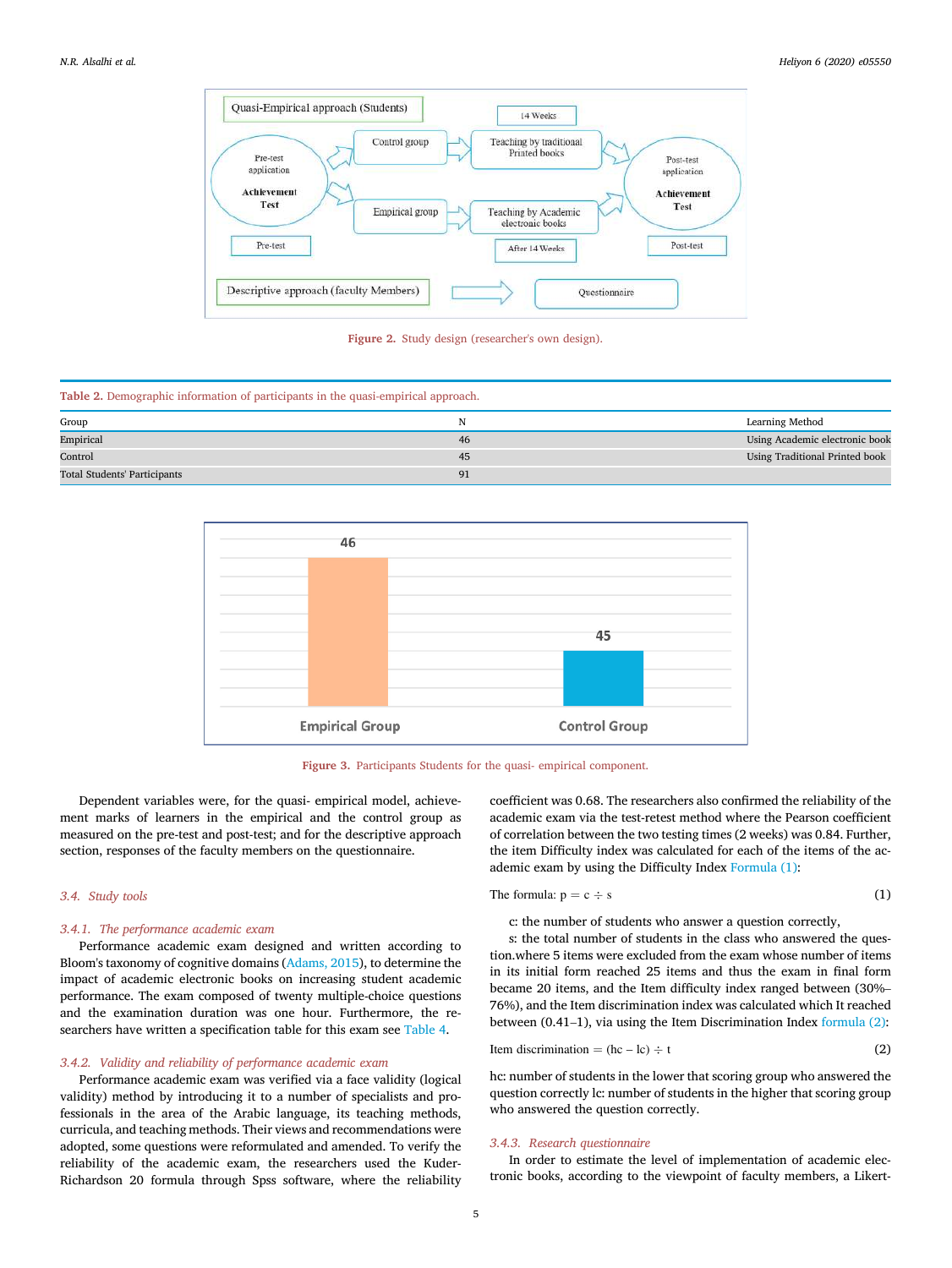#### *N.R. Alsalhi et al. Heliyon 6 (2020) e05550*

#### Table 3. Basic information of participating faculty members.

| Variables                  | Variable levels                        | Frequency (f) | Percentage (%) |
|----------------------------|----------------------------------------|---------------|----------------|
| Gender                     | Female                                 | 113           | 51.4%          |
|                            | Male                                   | 107           | 48.6%          |
|                            | <b>Total</b>                           | 220           | 100%           |
| College                    | Dentistry                              | 31            | 14.1%          |
|                            | Pharmacy & Health Sciences             | 21            | 9.5%           |
|                            | Engineering and Information Technology | 44            | 20.0%          |
|                            | <b>Business Administration</b>         | 18            | 8.2%           |
|                            | Architecture, art and design           | 23            | 10.5%          |
|                            | Mass communication                     | 19            | 8.6%           |
|                            | Humanities and sciences                | 52            | 23.6%          |
|                            | Medicine                               | 12            | 5.5%           |
|                            | <b>Total</b>                           | 220           | 100.0%         |
| Academic rank              | Professor                              | 29            | 13%            |
|                            | <b>Associate Professor</b>             | 44            | 20%            |
|                            | <b>Assistant Professor</b>             | 95            | 43%            |
|                            | Lecturer                               | 52            | 24%            |
|                            | <b>Total</b>                           | 220           | 100%           |
| <b>Experience Teaching</b> | $<$ 5 years                            | 55            | 25.0%          |
|                            | $5-10$ years                           | 74            | 33.6%          |
|                            | $>10$ years                            | 91            | 41.4%          |
|                            | Total                                  | 220           | 100%           |

#### Table 4. Specifications table for the performance academic exam.

| Number of lectures | Relative weight of topics | LOT<br><b>Questions</b> | <b>HOT Questions</b> | <b>Total of Questions</b> |
|--------------------|---------------------------|-------------------------|----------------------|---------------------------|
| $\overline{2}$     | 7.14%                     |                         |                      |                           |
| 6                  | 21.43%                    | 4                       | $\mathbf{2}$         | 6                         |
| $\overline{2}$     | 7.14%                     | $\overline{2}$          |                      | $\mathbf{2}$              |
| 6                  | 21.43%                    | 4                       | $\mathbf{2}$         | 6                         |
| 4                  | 14.29%                    |                         |                      | $\overline{2}$            |
| 4                  | 14.29%                    |                         |                      | $\overline{2}$            |
| 4                  | 14.29 5                   | $\Omega$                |                      |                           |
| 28                 | 100%                      | 13 (65%)                | 7(35%)               | 20 (100%)                 |
|                    |                           |                         |                      |                           |

 $-$  HOT  $=$  higher order thinking: Analysing, Evaluating, and Creating.

scale based questionnaire was designed and introducing it to gather information from 220 faculty members in the Ajman University. Likert level adopted by the researchers of this study: very high, high, moderate, little and very little. The choices used to test the measuring and calculating periods as presented in Table 5:

The questionnaire comprised of two sections: the first section gathered details demographic and other related data for faculty members, and the other consisted of thirty elements that concentrated on the objective of the tool. Due to the quantitative aim for which the researchers utilized this data, the closed Likert scale was to be applied. To assess it for

reliability and validity, the questionnaire was sent to specialists from diverse academic institutions, who granted written notes about the elements of the questionnaire that researchers can improve and amend to ensure that the study goal is achieved.

The internal consistency (reliability) of the questionnaire was tested using the Split-half method, which measures the extent to which all parts of the test contribute equally to what is being measured (Beck et al., 1996). The questionnaire was applied to a Pilot study sample from outside the study sample and from the study population of (30) faculty members, the questionnaire items have been divided into two

# Table 5. The choices of scale and score periods of Likert scale.

| Choices     | Evaluation     | <b>Evaluation</b> periods |
|-------------|----------------|---------------------------|
| Very little |                | $1.00 - 1.80$             |
| Little      | $\Omega$<br>∠  | $1.81 - 2.60$             |
| Moderate    | 3              | $2.61 - 3.40$             |
| High        | $\overline{a}$ | $3.41 - 4.20$             |
| Very high   | Ð              | $4.21 - 5.00$             |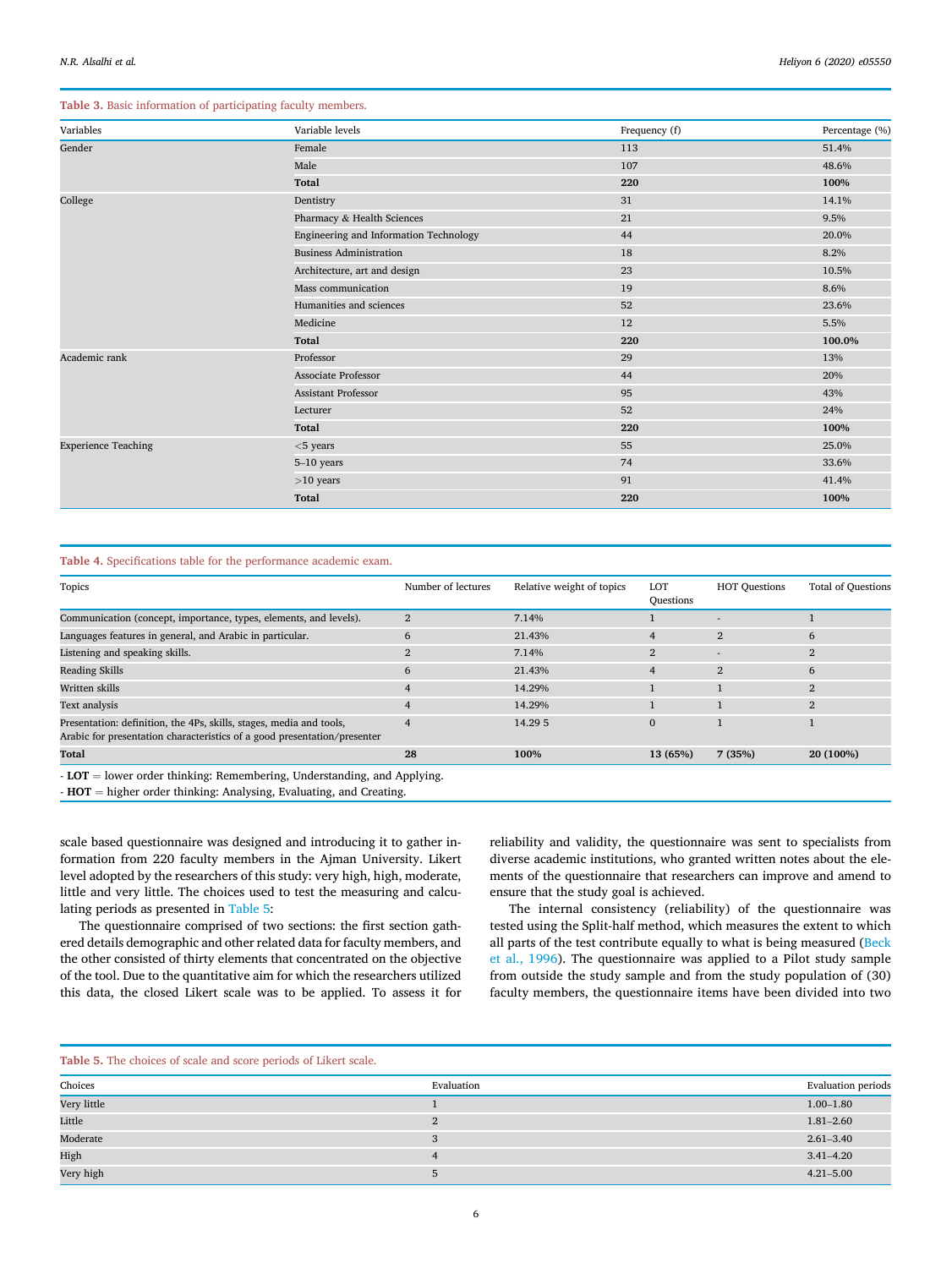parts, the first part represents individual items and the second part represents marital items. The researchers then calculated the correlation coefficient (r) between degrees of individual items and the marital items degrees, and then the correlation coefficient with the Spearman-Brown equation was corrected by using the following formula (3):

Reliability Coefficient = 
$$
\frac{2 r}{1 + r}
$$
 (3)

The value of the Cronbach's alpha coefficient for the individual items was (0.942), and the value of the Cronbach alpha coefficient for the marital items (0.952), and value of the correlation coefficient between the individual and marital items (0.919), which is an acceptable value for the purposes of the current study. Table 6 shows the values of the reliability coefficients of the study tool using the split-half method.

# *3.5. Equivalence of empirical and control groups*

In order to examine the equivalence of the participants in the two groups' of study, the participants completed a pretest of the topics of communication skills in Arabic prior to implementing academic electronic books to the empirical group. A t-test was then used to compare the findings to ensure equivalence. The findings are presented in Table 7.

As presented in Table 7, given that the p (0.246) extracted is larger than 0.05, the test is not significant at a scale of 0.05. This confirms that there is no significant difference between the two study groups (empirical group and control group). This detects that the empiric and control groups have been equal (equivalent) before the empiric method was applied.

# *3.6. Compilation of data and statistical analysis*

The data gathered from performance academic exam and the questionnaires were quantitatively analyzed and displayed in tables and charts. The study utilized SPSS software to perform the descriptive analysis like frequency, mean, and standard deviation, further to an independent sample test (t-test) and one-way ANOVA, and the Scheffe test.

#### *3.7. Ethical considerations*

This study was approved by the Research Ethics Committee/Deanship of Graduate Studies and Research of Ajman University (Reference number: H-F-H-2018-Nov-28) on 16 December 2018.

#### 4. Findings

#### *4.1. Findings of the study attributed to question 1*

RQ1 is: Does the use of academic electronic books in an Arabic communication skills course increase the achievement of higher education students?

The difference between the mean student scores in the empiric group and the control group in the post-test of performance academic exam was calculated. In addition, a t-test was used for two independent samples as presented in Table 8.

The students who were taught through academic electronic books, appear in Table 8 were different ( $M = 16.46$ ,  $SD = 2.13652$ ) from those taught through traditional academic printed books ( $M = 13.93$ , SD = 0.81526). Also, as appear in Table 8, given that the p-value  $(0.000)$  is lower than 0.05, this confirms there are significant differences at the significance level of 0.05, which implies that there is a substantial difference between the two groups of participants. In respect to their comprehension of the topics discussed by Arabic communication skills course during the lectures. Taking this in conjunction with the findings, it may be indicated that using academic electronic books had a significant impact on students' acquisition of the target content.

# *4.2. Findings of the study attributed to question 2*

RQ2: What is the level of implementation of academic electronic books, according to the view of faculty members?

Average scores and SD have been computed to address the second research question. Responses of faculty members to elements 1–23 of the questionnaire related to the implementation of academic electronic books, as presented in Table 9.

The results in Table 9 show that the generic arithmetic mean for all elements (1–23) was 3.43 with SD 1.13. As a result, faculty members believe according to their view that the degree of academic electronic books implementation in undergraduate programs at Ajman University was at a high level. Table 9 also shows that the Faculty Members ' answer to element 23 (Academic electronic books help to make the learning and teaching process more exciting, motivating and willing to learn for undergraduate students.) had the highest overall agreement level 4.51 and at a very high level. Further, the reactions of the faculty members to element 7 (The academic performance of undergraduate learners is improving due to the existence of interactive content in academic electronic books.) that this element was graded as having a second order in

| Table 6. Reliability coefficients values for the study tool using the split-half method. |  |
|------------------------------------------------------------------------------------------|--|
|------------------------------------------------------------------------------------------|--|

| Items                         | N of Items | Reliability coefficient value |
|-------------------------------|------------|-------------------------------|
| Individual items              | . .        | 0.876                         |
| Marital items                 | 12         | 0.874                         |
| Total reliability coefficient | 23         | 0.779                         |
|                               |            |                               |

Table 7. T-test of pretest results: empirical and control groups.

| Group     |    | Mean  | Std. Deviation (SD) |    |       | P-value |
|-----------|----|-------|---------------------|----|-------|---------|
| Empirical | 46 | 14.22 | 1.41                | 89 | 1.154 | 0.246   |
| Control   | 45 | 13.93 | 0.86                |    |       |         |

| Table 8. Means, SD and the independent sample t-test of post-test results. |    |       |                  |         |    |       |         |  |
|----------------------------------------------------------------------------|----|-------|------------------|---------|----|-------|---------|--|
| Group                                                                      |    | Mean  | Mean Differences | SD      | đt |       | P-value |  |
| Empirical                                                                  | 46 | 16.46 | 2.53             | 2.13652 | 89 | 6.367 | 0.000   |  |
| Control                                                                    | 45 | 13.93 |                  | 0.81526 |    |       |         |  |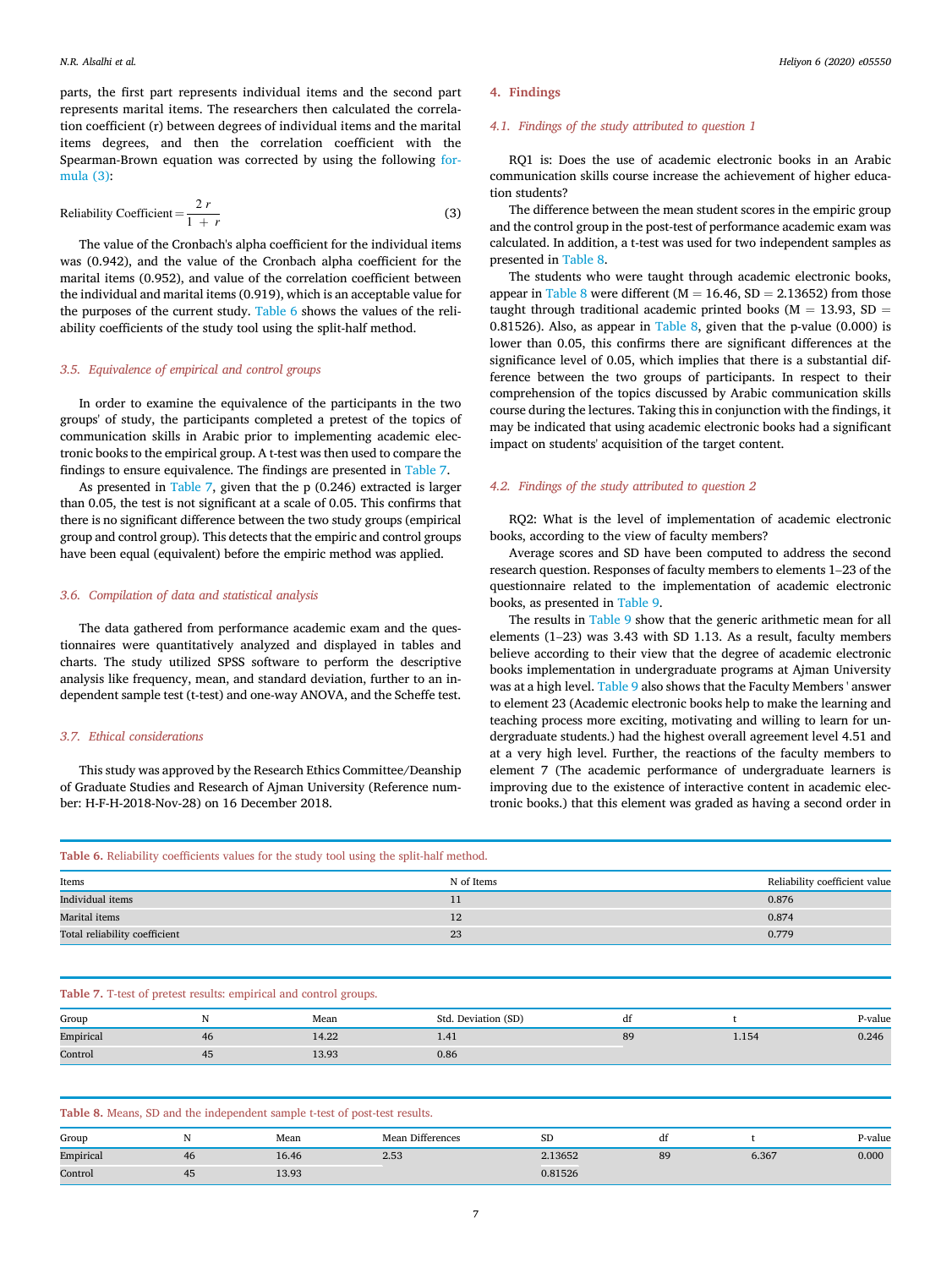| No.                     | Items                                                                                                                                                                           | Mean | <b>SD</b> | Order          | App. L*  |
|-------------------------|---------------------------------------------------------------------------------------------------------------------------------------------------------------------------------|------|-----------|----------------|----------|
| 23                      | Academic electronic books help to make the learning and teaching process more exciting, motivating and willing to learn<br>for undergraduate students.                          | 4.51 | .62       | $\mathbf{1}$   | V. High  |
| 7                       | The academic performance of undergraduate learners is improving due to the existence of interactive content in academic<br>electronic books.                                    | 4.25 | .65       | $\overline{2}$ | V. High  |
| $\mathbf{1}$            | Undergraduate students interact so much with academic electronic books than conventional printed books.                                                                         | 4.24 | .94       | 3              | V. High  |
| 3                       | Undergraduate students rely on academic electronic books throughout their studying and tests.                                                                                   | 4.22 | .94       | $\overline{4}$ | V. High  |
| 19                      | Academic electronic book types are appropriate for all students, even those with special needs.                                                                                 | 3.92 | .95       | 5              | High     |
| 10                      | Using academic electronic books makes undergraduates students more interested and lets them focus on learning.                                                                  | 3.90 | .80       | 6              | High     |
| 12                      | Academic electronic books are suitable resources for the subjects that students learn at university.                                                                            | 3.64 | .99       | 7              | High     |
| 20                      | Academic electronic books are considered environmentally friendly by reducing pollution and paper waste.                                                                        | 3.63 | 1.06      | 8              | High     |
| $\overline{2}$          | Undergraduates can easily read the electronic version of academic printed books via a particular device.                                                                        | 3.62 | 1.42      | 9              | High     |
| 6                       | It is easy for undergraduate students to arrive and interacts with the contents of academic electronic books.                                                                   | 3.50 | .97       | 10             | High     |
| 9                       | Academic electronic books give students a real chance of interacting with the course's information content.                                                                     | 3.49 | 1.51      | 11             | High     |
| 21                      | Merging academic electronic books into teaching will help teachers are becoming more elastic and increase the<br>engagement of students.                                        | 3.49 | 1.28      | 11             | High     |
| 18                      | Academic electronic books provide undergraduate students with the ability to easily search and access any text for<br>particular content, word, part of the text or some pages. | 3.46 | 1.30      | 12             | High     |
| 8                       | The university library provides access to academic electronic books easily for students.                                                                                        | 3.41 | 1.15      | 13             | High     |
| 11                      | Transfer and downloading of academic electronic books to various devices are simple for undergraduate students.                                                                 | 3.14 | 1.38      | 14             | Moderate |
| 22                      | Undergraduate students consider academic electronic books lower costs than traditional printed books.                                                                           | 3.08 | 1.50      | 15             | Moderate |
| 16                      | In the event of harm or damage, undergraduate students can save and back up academic electronic books.                                                                          | 3.03 | 1.54      | 16             | Moderate |
| 14                      | Academic electronic books are saving undergraduate students time and effort.                                                                                                    | 2.88 | 1.30      | 17             | Moderate |
| $\overline{\mathbf{4}}$ | Undergraduates having the ability to write notes on academic electronic books.                                                                                                  | 2.82 | .89       | 18             | Moderate |
| 15                      | I urge the university to proceed to be using academic electronic books in the coming academic semesters.                                                                        | 2.81 | 1.18      | 19             | Moderate |
| 5                       | Undergraduate students face challenges and problems in utilizing academic electronic books because of the lack of<br>inexperienced and preparation.                             | 2.80 | .98       | 20             | Moderate |
| 17                      | Undergraduate students like to learn by using academic electronic books since they believe that they adapt to modern<br>technologies.                                           | 2.75 | 1.40      | 21             | Moderate |
| 13                      | I tend to use printed traditional paper books rather than electronic ones to teach undergraduate students.                                                                      | 2.37 | 1.24      | 22             | Little   |
| Total                   |                                                                                                                                                                                 | 3.43 | 1.13      |                | High     |

| Table 9. Statistics of the level of implementation of academic electronic books findings arranged in descending order for the responses of faculty members |  |  |
|------------------------------------------------------------------------------------------------------------------------------------------------------------|--|--|
|                                                                                                                                                            |  |  |

| Table 10. Means and SD of the student answers based on gender. |     |      |      |          |          |  |
|----------------------------------------------------------------|-----|------|------|----------|----------|--|
| Gender                                                         |     | Mean | SD   | T. Value | P-value  |  |
| Female                                                         | 113 | 3.61 | 0.48 | 3.143    | $0.002*$ |  |
| Male                                                           | 107 | 3.41 | 0.45 |          |          |  |

terms of an average agreement level of 4.25, and also at a very high level. Element 1 (Undergraduate students interact so much with academic electronic books as with conventional printed books) came the third order and at a very high level, with an average of 4.24. In addition, Element 3 (Undergraduate students rely on academic electronic books throughout their studies and tests) also came in fourth order, with a very high level and an average of 4.22. Elements 19, 10, 12, 20, 2, 6, 9, 21, 18 and 8 also had a "high" ranking with the corresponding mean for each of them being 3.92, 3.90, 3.64, 3.63, 3.62, 3.50, 3.49, 3.49, 3.46 and 3.41. Likewise, a "Moderate" level was also found for elements 11, 22, 16, 14, 4, 15, 5, and 17, with the corresponding Mean for each it 3.14, 3.08, 3.03, 2.88, 2.82, 2.81, 2.80, and 2.75. However, Element 13 received the lowest mean (2.37) (I tend to use printed traditional paper books rather than electronic ones to teach undergraduate students.).

# *4.3. Findings of the study attributed to question 3*

RQ3 is: Do faculty members' perceptions of the degree of the employ of academic electronic books at Ajman University vary by gender, college, academic rank, and Experience teaching?

Average scores and standard deviations have been computed to the relevant questionnaire items for the relevant details variables under consideration. T-test, one-way ANOVA tests, and Scheffe tests were performed to determine the significance of average differences. The

|         |                | Table 11. One-way ANOVA test for college variable among faculty members' |     |             |       |              |             |
|---------|----------------|--------------------------------------------------------------------------|-----|-------------|-------|--------------|-------------|
|         |                | Sum of squares                                                           | df  | Mean square |       | Sig (tailed) | Sig. level  |
| College | Between Groups | 6.695                                                                    |     | 0.956       | 4.717 | $0.000*$     | Significant |
|         | Within Groups  | 42.985                                                                   | 212 | 0.203       |       |              |             |
|         | Total          | 49.680                                                                   | 219 |             |       |              |             |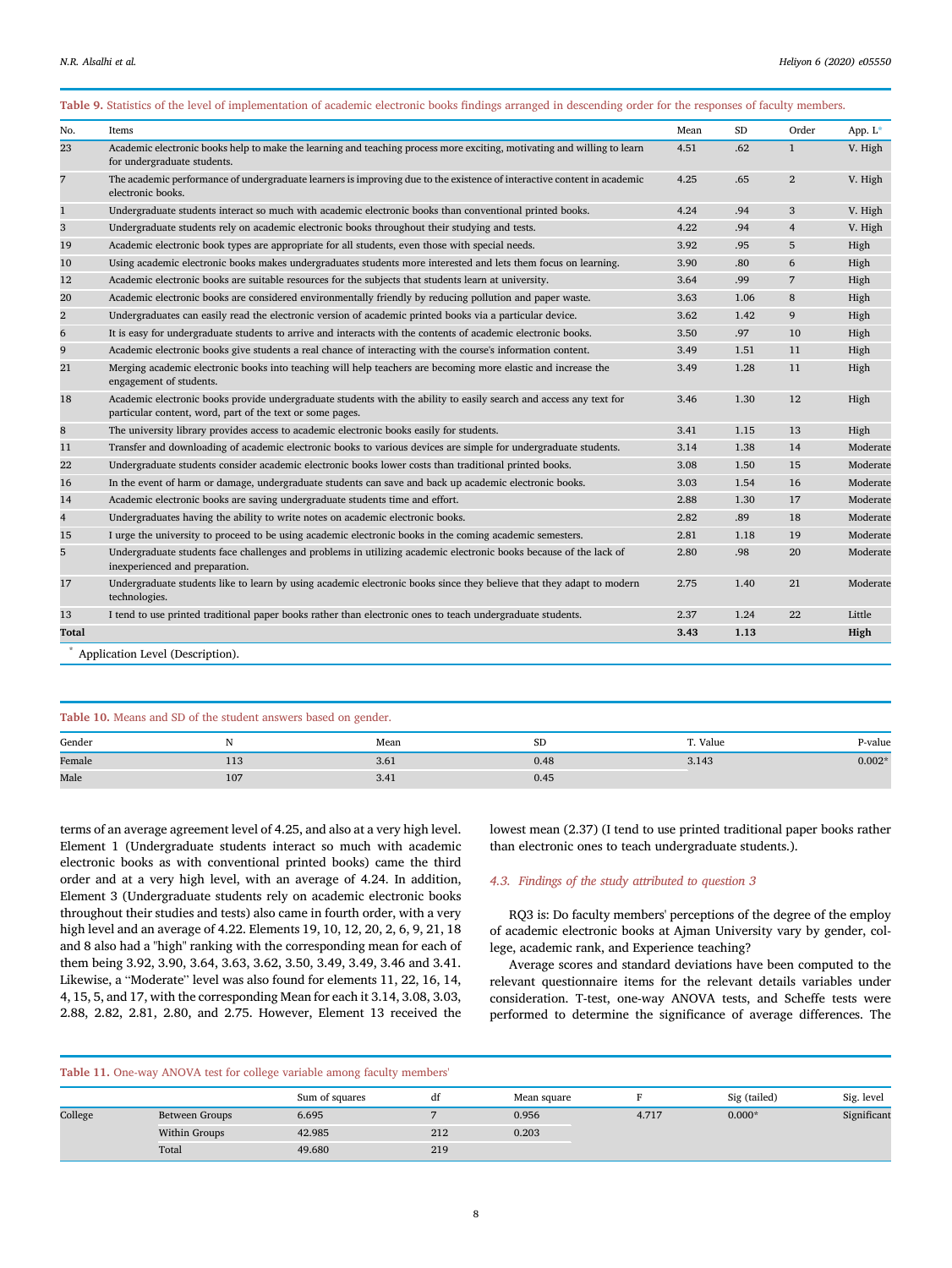findings linked to the answers to the questions are outlined below, based on the research variables.

## *4.3.1. Gender variable among faculty members'*

T-test was utilized to assess the significance of the differences between gender according to perceptions of the degree of the employ of academic electronic books at Ajman University, as appearing in Table 10.

The findings recorded in Table 10 illustrate that the observed p (0.002) is less than 0.05. Thus, the test in 0.05 scale is significant, suggesting that there is a significant difference in perceptions of the degree of employment of academic electronic books at Ajman University based on the gender variable (males and females) in favor of females.

#### *4.3.2. College variable among faculty members'*

The findings of the one-way ANOVA test of faculty members' answers to this variable are appearing in Table 11.

As presented in Table 11, the findings clearly illustrated that there are statistically significant differences in faculty members' answers based on the variable of college, given that p is 0.000, That it is less than the statistical significance level needed (0.05). Therefore, in order to identify the origin of the differences, Scheffe test was used for the following comparisons and the findings are appeared (See Appendix A. which to Identify the Source of Differences of the Faculty Members' Responses According to College Variable).

Findings displayed in as seen in Appendix A, emphasize that the origin of the variation in the faculty members' responses based on the variable of college arose from the faculty members of the Medicine College. This means that faculty members of Medicine college are having a more positive perceptions degree of the employ of academic electronic books at Ajman University.

#### *4.3.3. Academic rank variable among faculty members'*

The findings of the one-way ANOVA test of faculty members' answers to this variable are appearing in Table 12.

As presented in Table 12, the findings clearly illustrated that there are no statistically significant differences in faculty members' answers based on the variable of academic Rank, given that p is 0.121, which is greater than the statistical significance level needed (0.05).

## *4.3.4. Experience teaching variable among faculty members'*

The findings of the one-way ANOVA test of faculty members' answers according to the Experience teaching variable as appearing in Table 13.

As presented in Table 13, the findings clearly illustrated that there are statistically significant differences in faculty members' answers based on Experience teaching variable, given that p is 0.004, That it is less than the statistical significance level needed (0.05). Therefore, in order to identify the origin of the differences, the Scheffe test was used for the following comparisons and the findings are appeared in Table 14 below.

Findings displayed in Table 14 emphasize that the origin of the variation in the faculty members' responses based on the variable of

Experience teaching arose from the faculty members with experience teaching >10 years. This finding means that the faculty members' who having Experience teaching more than 10 years having more positive perceptions degree of the employ of academic electronic books at Ajman University.

# *4.3.5. Explore the interaction between academic rank variable and experience teaching variable*

The two-way ANOVA test was used to examine the interaction between the teaching experience variable and the academic rank variable as seen in Table 15.

As presented in Table 15, the findings clearly illustrated that there are no statistically significant differences in faculty members' answers about the using of academic electronic books in the Ajman University attributable to the interaction, academic rank, and experience teaching, given that p is 0.330, which is greater than the statistical significance level needed (0.05). This means that faculty members accept the use of academic electronic books at Ajman University regardless of the difference in their academic rank and teaching experience. Researchers may attribute the reason to the fact that the university has implemented training courses for faculty members at the university on how to use electronic books and their characteristics and advantages. Moreover, the policy of the university to appoint a faculty member at the university is that he must have skills in the use of computers, the Internet and the use of multimedia.

## 5. Discussion

The findings achieved relating the first research question, regarding the role of the use of academic electronic books in an Arabic communication skills course increase the achievement of higher education students, stated that there was a significant variation among learners in the empiric and control groups in the benefit of learners in the empiric group. The average score of students in the empirical group who were taught by academic electronic books was 16.46, compared to 13.93 for the control group, which were taught by conventional printed academic books (Table 8). These means that the academic achievement for the students of the empirical group who studied by using academic electronic books better than students of the control group who studied by using the printed books.

Additionally, as seen in Table 8, since the acquired p-value  $(0.000)$  is less than 0.05, this implies there are significant differences at the significance level of 0.05, which confirmed that there is a significant difference between the two groups of learners in their comprehension of Arabic communication skills course topics. This indicates that academic electronic books had a positive effect on increasing the achievement of undergraduate students in the Arabic communication skills course. This may point out that academic electronic books have had a positive impact on increasing the achievement of higher education students due to they gave them the capability to arrive at a digital transcribe of printed books,

# Table 12. One-way ANOVA test according to academic rank.

|               | $\sim$         |                |     |             |       |         |
|---------------|----------------|----------------|-----|-------------|-------|---------|
|               |                | Sum of Squares | αr  | Mean Square |       | P-value |
| Academic Rank | Between Groups | 1.317          |     | 0.439       | 1.960 | 0.121   |
|               | Within Groups  | 48.363         | 216 | 0.224       |       |         |
|               | Total          | 49.680         | 219 |             |       |         |

# Table 13. One-Way ANOVA Test of Experience teaching Variable.

|         |                | Sum of squares | αI  | Mean square |       | P-value  |
|---------|----------------|----------------|-----|-------------|-------|----------|
| College | Between Groups | 2.468          |     | 1.234       | 5.672 | $0.004*$ |
|         | Within Groups  | 47.212         | 217 | 0.218       |       |          |
|         | Total          | 49.680         | 219 |             |       |          |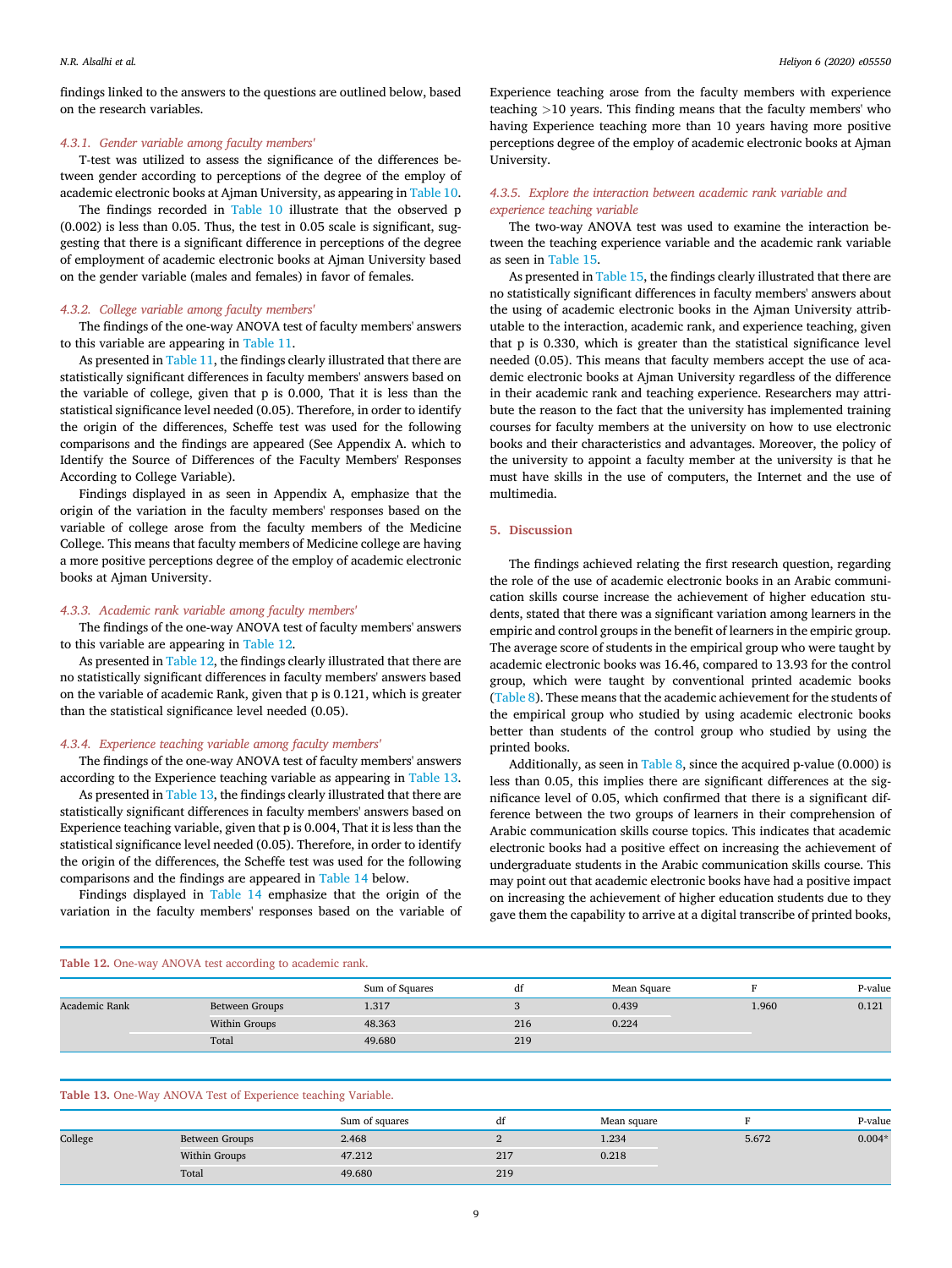#### Table 14. Scheffe test findings for the variable Experience teaching.

| (I) Experience | (J) Experience | Mean Difference (I-J) | Std. Error | Sig.  | 95% Confidence Interval |             |
|----------------|----------------|-----------------------|------------|-------|-------------------------|-------------|
|                |                |                       |            |       | Lower Bound             | Upper Bound |
| $<$ 5 years    | $5-10$ years   | 0.14035               | 0.08304    | 0.242 | $-0.0643$               | 0.3450      |
|                | $>10$ years    | $-0.10553$            | 0.07967    | 0.417 | $-0.3019$               | 0.0908      |
| $5-10$ years   | $<$ 5 years    | $-0.14035$            | 0.08304    | 0.242 | $-0.3450$               | 0.0643      |
|                | $>10$ years    | $-0.24588*$           | 0.07301    | 0.004 | $-0.4258$               | $-0.0659$   |
| $>10$ years    | $<$ 5 years    | 0.10553               | 0.07967    | 0.417 | $-0.0908$               | 0.3019      |
|                | $5-10$ years   | 0.24588*              | 0.07301    | 0.004 | 0.0659                  | 0.4258      |

#### Table 15. Tests of between-subjects effects.

| Source                                             | df             | Mean Square | F        | Sig. |
|----------------------------------------------------|----------------|-------------|----------|------|
| <b>Corrected Model</b>                             | 11             | .461        | 2.148    | .019 |
| Intercept                                          |                | 2020.071    | 9418.302 | .000 |
| Academic Rank                                      | 3              | .503        | 2.343    | .074 |
| <b>Experience Teaching</b>                         | $\overline{2}$ | .902        | 4.204    | .016 |
| Academic Rank * Experience Teaching                | 6              | .249        | 1.159    | .330 |
| Error                                              | 208            | .214        |          |      |
| Total                                              | 220            |             |          |      |
| <b>Corrected Total</b>                             | 219            |             |          |      |
| R Squared = $.102$ (Adjusted R Squared = $.055$ ). |                |             |          |      |

and maybe also they benefited from the features included like search option, interactive elements, easily updates, create notes on the text...etc. This result is consistent with previous studies (Brown (2016), Christie 2011; Ciampa, 2012; Hwang and Lai 2017; Jones and Brown, 2011; Lokar, 2015; Prasad et al. 2016; Phadung and Dueramae 2018; Slavin 2008; Turel and Sanal 2018; Wu et al., 2014). Where the results of these studies referred that students have positive attitudes towards using academic electronic books, and they enjoyed them because they gave them the capability to arrive at a digital transcribe of printed books; moreover, they benefited from the features included which led to improve and increase their academic performance.

The findings of the second study question related to the level of implementation of academic electronic books, according to the view of faculty members, showed that the level of implementation of academic electronic books was at a high level (Table 9). The mean for all questionnaire items (1–23) was 3.43, with an SD of 1.13. These findings may lead to the conclusion that most of the faculty members at Ajman University support further use of academic electronic books and thus do not hesitate to continue to use them as a substitute for traditional printed academic books. The outputs of this study are compatible together with many research whose results confirm that academic electronic books are accepted, adopted and used in Learning Organizations. In addition, the results also confirmed the positive impact and effectiveness of employing academic electronic books in education institutions. Additionally, interactive academic electronic books led to enhanced learners' learning efficiency, improving their achievements and having positive effects on their behaviors and interests. Students consider using academic electronic books rather than printed books, and the teaching process becomes more interesting, attractive and encouraging for them. Furthermore, they tend to utilize electronic books rather than traditional paper books and the teaching process is more interesting, enticing and inspiring for them to learn and to teach. In addition to that, the electronic books supporting the faculty staff members in their teaching of the students in the university (Brown 2016; Christie 2011; Ciampa 2012; Embong et al., 2012; Gelderblom et al., 2019; Hwang and Lai, 2017; Jones and Brown, 2011; Liaw and Huang 2014; Lim and Hew 2014; Letchumanan and Tarmizi 2011; Prasad et al. 2016; Plangsorn and Poopan 2017; Phadung and Dueramae 2018; Slavin 2008; Turel and Sanal 2018; Wu et al., 2014; Yalman 2015).

The third research question centered on determining whether the faculty members' perceptions of the degree of the employ of academic electronic books at Ajman University vary by gender, college, academic rank, and Experience teaching. Our findings indicate that the perspectives of faculty members vary according to gender (in favor of female) as appearing in Table 10, and college (in favor of the faculty members' of Medicine College) as appear in Table 11, appendix A, and experience teaching (in favor of the faculty members' with experience teaching >10 years) as illustrated in Tables 13 and 14. There is no statistically significant difference in the perspectives of faculty members according to the variable academic rank as illustrated in Table 12. This result is consistent with previous studies like (Hoseth and Mclure, 2012; Jones and Brown, 2011; Plangsorn and Poopan, 2017; Walton, 2007; Yalman, 2015).

In comparison, some other studies have shown that learners, faculty members, and teachers still did not encourage or accept to use electronic books, instead of conventional printed books, and they still prefer the use of traditional printed electronic books, especially when intensive reading is required for lengthy periods of time (Bouck et al., 2016; Dundar and Akcayir, 2012; Ismail, 2013; Khalid et al., 2017; Millar and Schrier 2015; Sackstein et al., 2015; Young, 2010).

Finally, it is observed from the above results that faculty staff members' largely realize the significance of the application of academic electronic books in teaching their students in Ajman University, which could achieve better academic results for them.

The researcher refers according to their view of some implications of using academic electronic books:

- The interest of higher education institutions in teaching through academic electronic books, and the creation of platforms for academic electronic books instead of traditional methods, may solve the problem of not enough print books or similar resources.
- It may be continued training for faculty members and undergraduate students on the use of academic electronic books and their design methods positive effect to replace electronic books instead of traditional books in the universities.
- The academic electronic book may be good further-reaching implications through increases potential access to wider student populations with various disabilities like related to reading.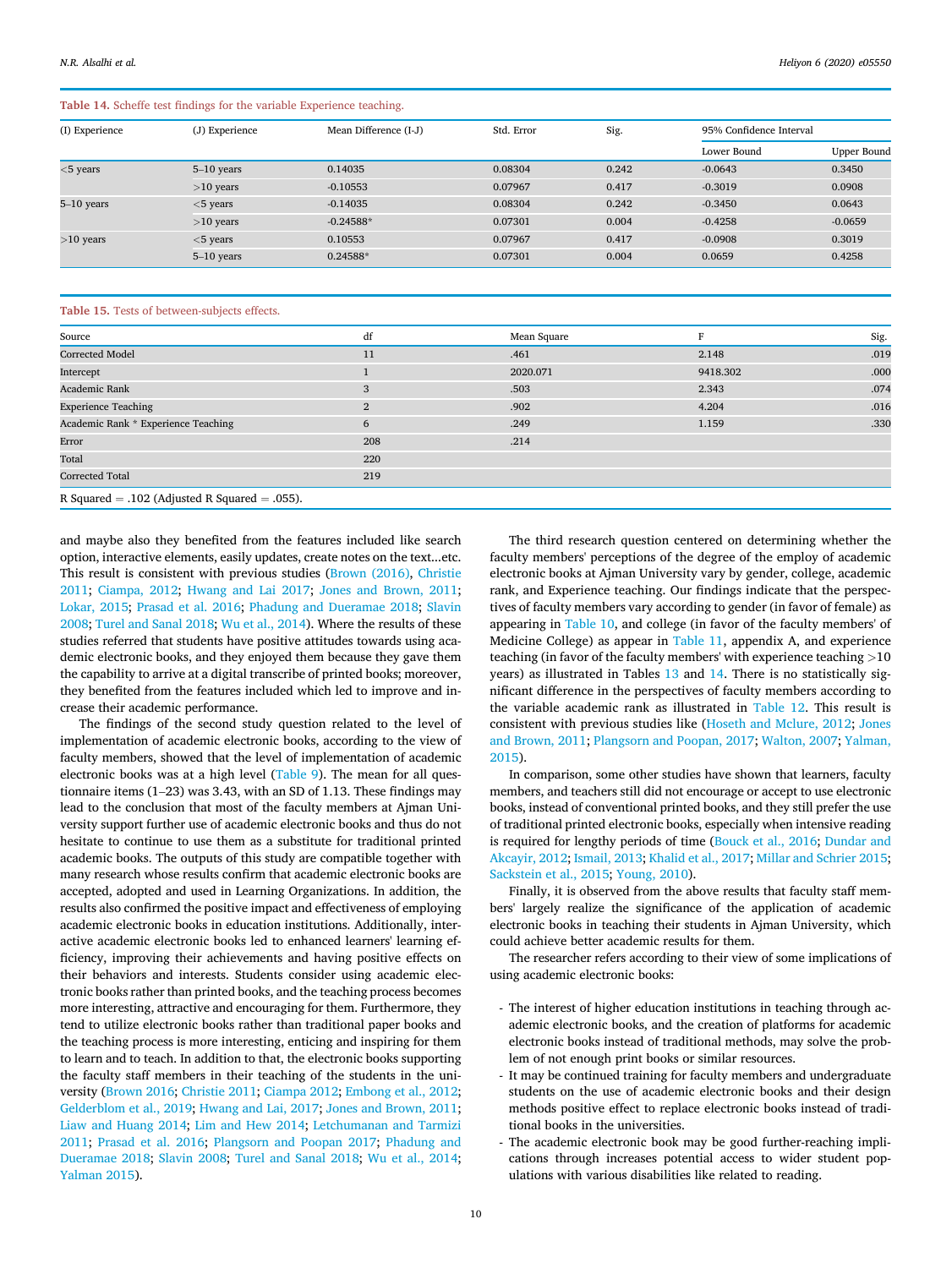- These implications may extend to include use of electronic books into schools to be instead of traditional printed books.
- These implications may extend to the necessity for academic libraries in universities to provide better access and training to faculty and students about the academic electronic books related to courses.
- It may be Carry out more studies on the application and using academic electronic books in other higher education establishments.

#### 6. Conclusion

This research paper seeks to investigate the impact of the employ of academic electronic books on the achievement of undergraduate learners in higher education and the view of faculty members utilize them. The findings of this research paper show that the employ of academic electronic books improves the academic performance of students in their study Arabic communication skills. There is a statistical variation among the empirical and the control groups found, for the benefit of the empirical group, who were learned utilizing academic electronic books. Results showed also that the level of the implementation of academic electronic books, at Ajman University from faculty members' views came at a high level of employ. Our findings indicate that the perspectives of faculty members vary according to gender (in favor of female) and college (in favor of the faculty members' of Medicine College), and Experience teaching (in favor of the faculty members' with experience teaching >10 years). There is no statistically significant difference in the perspectives of faculty members according to the variable academic rank.

#### 7. Limitations of study

- The most important differences in versions of printed books and electronic books are that print books have static layouts that once printed do not change, whereas electronic books have dynamic layouts. This is because most electronic books are formatted with reflowable text. From the other side, some people see that print books have the feel of a book that many readers love. You can hold it, turn the pages, and feel the paper. Printed books are easier on the eyes since there's no eyestrain that comes with an electronic device or ereader. While some other people feeling that reading on an electronic book reader is easy and great. Most of them provide a one-hand experience. Most of the time, you won't need to use two hands. Furthermore, there is another difference between printed books and electronic books is that printed books no need for electric power, so you don't need to charge printed books. Since it needs no electric power. You can carry them anywhere without the worry of charging comparing to electronic books.
- The inability to increase student participation in both control and empirical groups due to the fact that only 91 students were enrolled in the Arabic communication skills course.
- Data for this age variable were missing or incomplete in most of the responses of female faculty members, which forced us not to take it into account in this study.

## 8. Delimitations of study

We would like to call attention to some limitations in our investigation:

- *Subject limits:* The study was limited to the all topics of Arabic communication skills course, which were taught to the students in spring term of the academic year 2019/2020.
- Human limits: The study was limited to Students at Ajman University in United Arab Emirates (UAE) who registered the Arabic communication skills course.
- *Spatial limits:* Ajman University in the United Arab Emirates.
- *Time limits: Spring semester of* academic year (2019/2020) second semester.

#### Declarations

#### *Author contribution statement*

N. R. Alsalhi: Conceived and designed the experiments; Performed the experiments; Wrote the paper.

S. Al-Qatawneh, K. Aljarrah: Analyzed and interpreted the data; Wrote the paper.

M. Eltahir: Conceived and designed the experiments; Contributed reagents, materials, analysis tools or data.

F. Althunibat: Contributed reagents, materials, analysis tools or data.

#### *Funding statement*

This work was supported by Ajman University (2018-A-CRG-ED-01).

#### *Data availability statement*

Data included in article/supplementary material/referenced in article.

#### *Declaration of interests statement*

The authors declare no conflict of interest.

# *Additional information*

Supplementary content related to this article has been published online at https://doi.org/10.1016/j.heliyon.2020.e05550.

#### Acknowledgements

The authors would like to thank Ajman University for their cooperation and the dean of scientific research for insightful and valuable comments on earlier versions of the manuscript.

#### References

- Adams, N.E., 2015. Bloom's taxonomy of cognitive learning objectives. J. Med. Libr. Assoc.: JMLA 103 (3), 152–153.
- Alkadi, I., Johnson, J.M., 2009. Barriers to e-texts usage and what prevents mass
- customization of texts and teaching materials. Hum. Syst. Manag. 28 (3), 123–130. Armstrong, A., Edwards, L., Lonsdale, R., 2002. Virtually there? E-books in UK academic libraries. Program 36 (4), 216–227.
- Beck, A.T., Steer, R.A., Brown, G.K., 1996. Manual for the Beck Depression Inventory the Psychological Corporation. San Antonio, TX.

Beimers, D., 2014. Correlation Between Interactive E-Books and Printed Text in Reading Achievement and Student Interest. Master of Education Program Theses. Paper 48.

- Bouck, E.C., Weng, P., Satsangi, R., 2016. Digital versus traditional: secondary students with visual impairments' perceptions of a digital algebra textbook. J. Vis. Impair. Blind. 110 (1), 41–52.
- Bozkurt, A., Bozkaya, M., 2015. Evaluation criteria for interactive e-books for open and distance learning. Int. Rev. Res. Open Dist. Learn. 16 (5), 58–82.
- Brown, S., 2016. Young learners' transactions with interactive digital texts using EReaders. J. Res. Child. Educ. 30 (1), 42.

Chen, H., Yu, C., Chang, C., 2007. E-home book system: webBased interactive education interface. Comput. Educ. 49 (2), 160–175.

- Christie, A., 2011. E-textbooks for mathematics? Teach. Child. Math. 17 (8), 452–454.
- Ciampa, K., 2012. Reading in the digital age: using electronic books as a teaching tool for beginning readers. Can. J. Learn. Technol. 38 (2), 1–28.
- Dado, V., Dapar, Z., Idol, F., Jandayan, C., Niderost, N., Mahinay, R., 2016. Acceptability of E-Nooks for Academic Use Among Students and Teachers University of Science and Technology. Retrieved October 10, 2020 from. https://www.researchgate.net/pu blication/309187512.
- Dobler, E., 2015. E-textbooks. J. Adolesc. Adult Literacy 58 (6), 482–491.
- Dundar, H.h., Akcayir, M., 2012. Tablet vs. Paper: the effect on learners' reading performance. Int. Electron. J. Environ. Educ. 4 (3), 441–450.
- Ebied, M.M.A., Rahman, S.A., 2015. The effect of interactive e-book on students' achievement at Najran University in computer in education course. J. Educ. Pract. 6 (19), 71–82.
- Embong, A., Noor, A., Ali, R., Abu Bakar, Z., Amin, R., 2012. Teachers' perceptions on the use of e-books as textbooks in the classroom. Int. Sch. Sci. Res. Innov. 6 (10), 2638–2644.